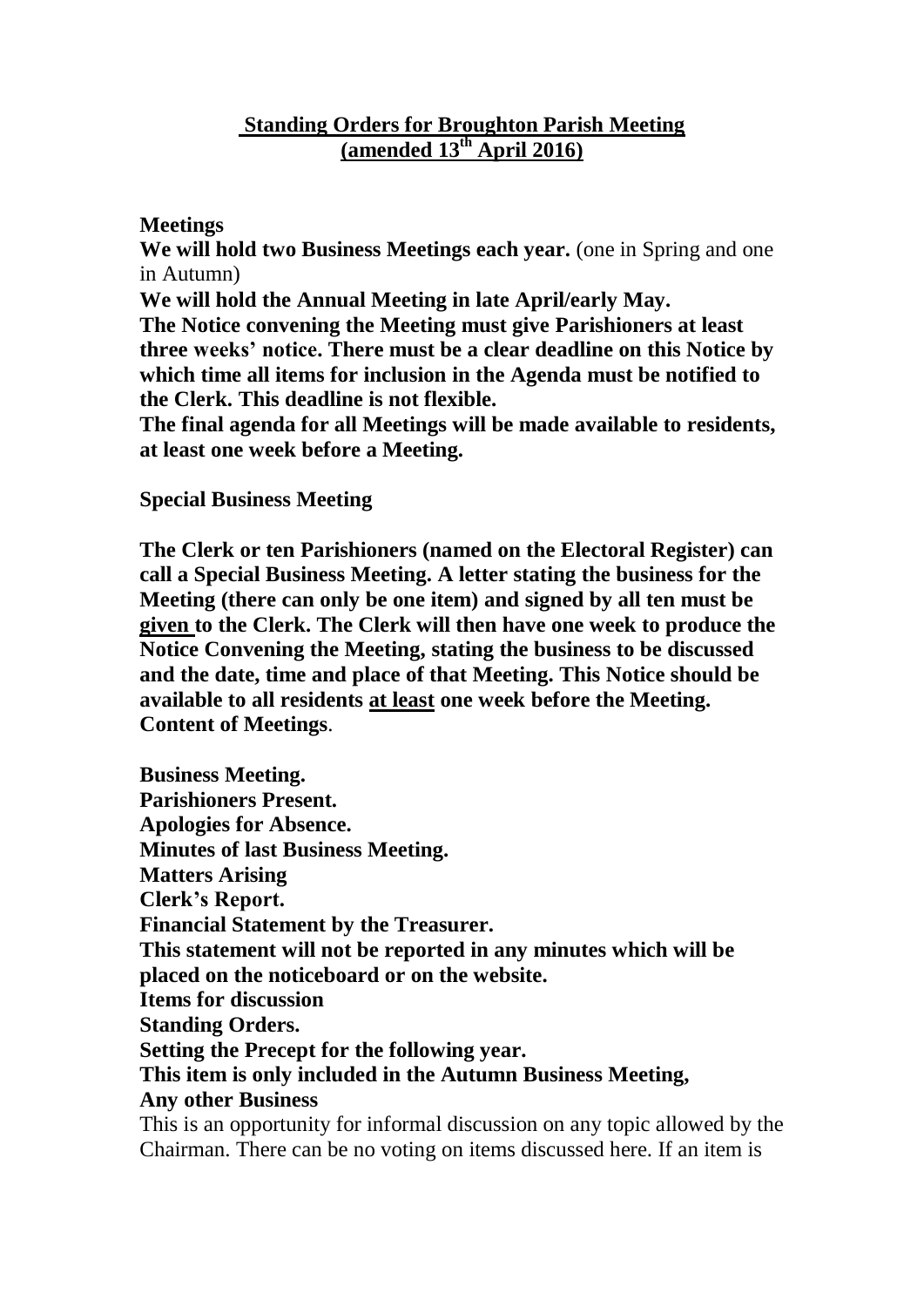so important that a vote is likely to be required then it should have been previously passed to the Clerk for inclusion under "Items for Discussion". The Clerk then includes this in the final agenda so that all parishioners are aware of the item.

We should agree a date for the next Meeting.

**Time limit on addressing a Meeting.**

**Three minutes will be allowed to address a Meeting; two minutes at the end of a discussion to summarise.**

**Annual Meeting** (this would take place immediately following the Spring Business Meeting). **Parishioners Present Apologies for Absence Minutes of the last Annual Meeting Matters Arising To approve the accounts submitted by the Treasurer. Only income and expenditure will be published i.e. our Annual Return to the External Auditor. No accounts will be shown on the noticeboard or the website. Election of Chairman (Election of Vice Chairman) only if someone willing (Election of Treasurer) only if someone willing Election of Clerk Tenure of Officers All Officers have a two year tenure**. **The Meeting must appoint an Internal Auditor. The auditor not only checks that the accounts of the Treasurer are in order but must also satisfy himself/herself that the accounts were approved by the Annual Meeting. A brief report confirming both is also required by the External Auditors. Any Other Business**

**Committee Meetings (Chmn; Vice; Treas; Clerk)**

(As and when the Officers decide).

**Roles**

**Chairman.**

**The Chairman must still act in accordance with the wishes of the majority at the meeting. The Chairman has an overriding duty to act in good faith in the best interests of the Parish and is responsible for the proper conduct of the meeting, the preservation of order, ensuring that all shades of opinion are given a fair hearing and ensuring that the sense of the meeting is properly ascertained and**